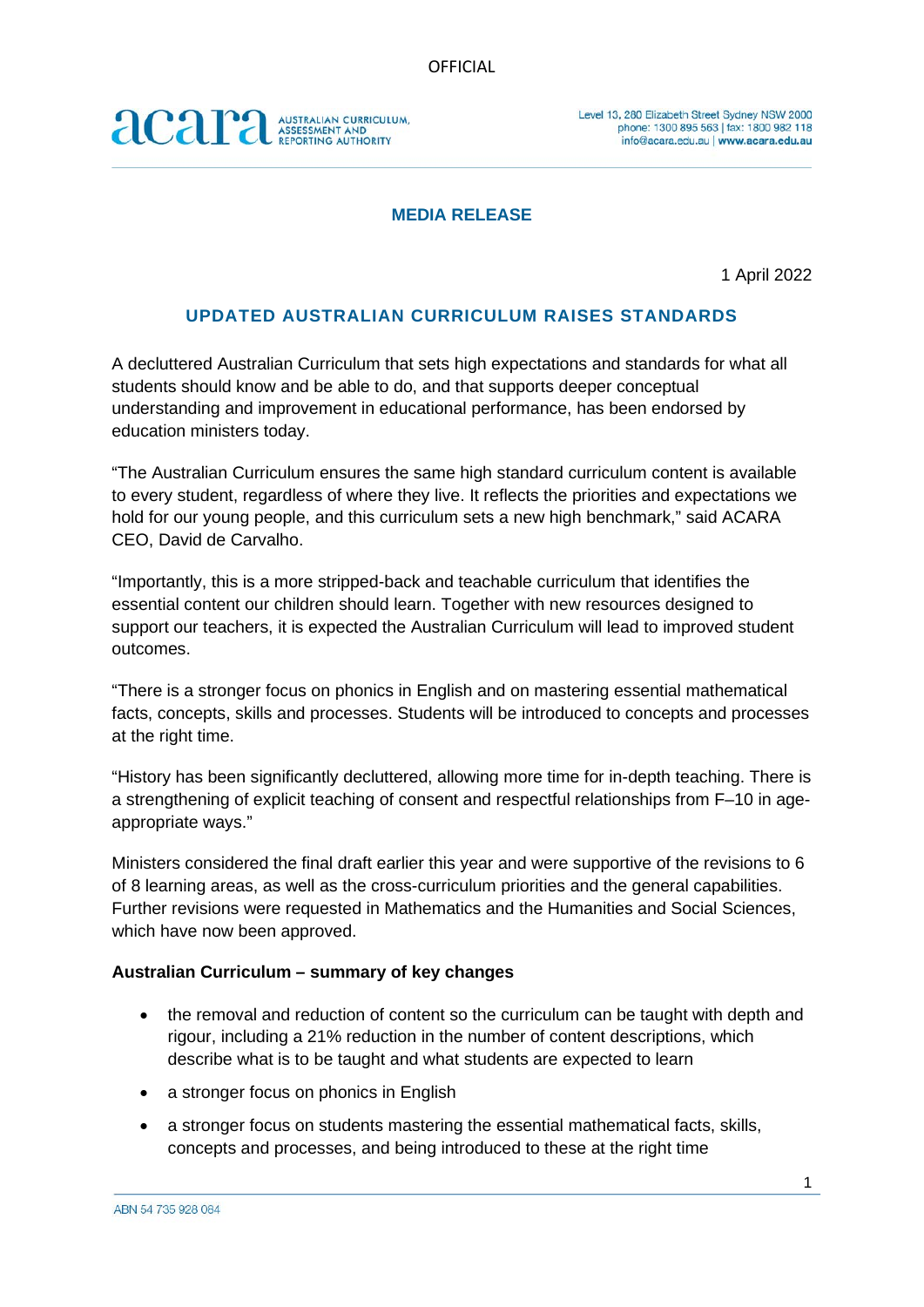# **acar ANSESSMENT AND ASSESSMENT AND**

- making clear what mathematical computations need to be done without a calculator, reinforcing the importance of achieving proficiency in foundational skills
- a revision of the sequencing of content in Mathematics, in particular, telling time, introduction of fractions, recall of multiplication facts and the solution of linear equations
- lifting standards for Mathematics in Year 1 in relation to addition and subtraction, and with additional content setting expectations about recall and proficiency with multiplication facts ("times tables") beginning in Year 2.
- prioritising Australian history in Year 9 and 10 within a global context
- deepening students' understanding of First Nations Australian histories and cultures, the impact on First Nations Australians of the arrival of British settlers as well as their contribution to the building of modern Australia
- strengthening and making explicit teaching about the origins and heritage of Australia's democracy and the diversity of Australian communities
- strengthening the explicit teaching of consent and respectful relationships from F-10 in age-appropriate ways
- addition of privacy and security in the Digital Technologies curriculum
- strengthening the focus on students being physically active and content with a focus on activity in natural and outdoor settings.
- strengthening the Foundation year by identifying the essential content to teach in the first year of school across all 8 learning areas.

ACARA is also undertaking further work in the important area of mental health for young Australians. This will be reflected in later updates to the Health and Physical Education curriculum.

### **Australian Curriculum – consultation**

The review set out to improve the curriculum from Foundation to Year 10 by refining, realigning and decluttering the content. For the first time, proposed revisions to the entire F– 10 Australian Curriculum were released for public comment at the same time. During that consultation period, more than 6,000 online surveys and 900 email submissions were received. Eighteen teacher and curriculum reference groups comprising 360 teachers and curriculum specialists from across Australia also supported and provided advice during the review process.

"The Australian Curriculum must represent broad community consensus and be based on well-informed and researched evidence, and the consultation process has helped achieve this outcome," ACARA's Curriculum Director, Sharon Foster, said. "The final version has been significantly improved as a result."